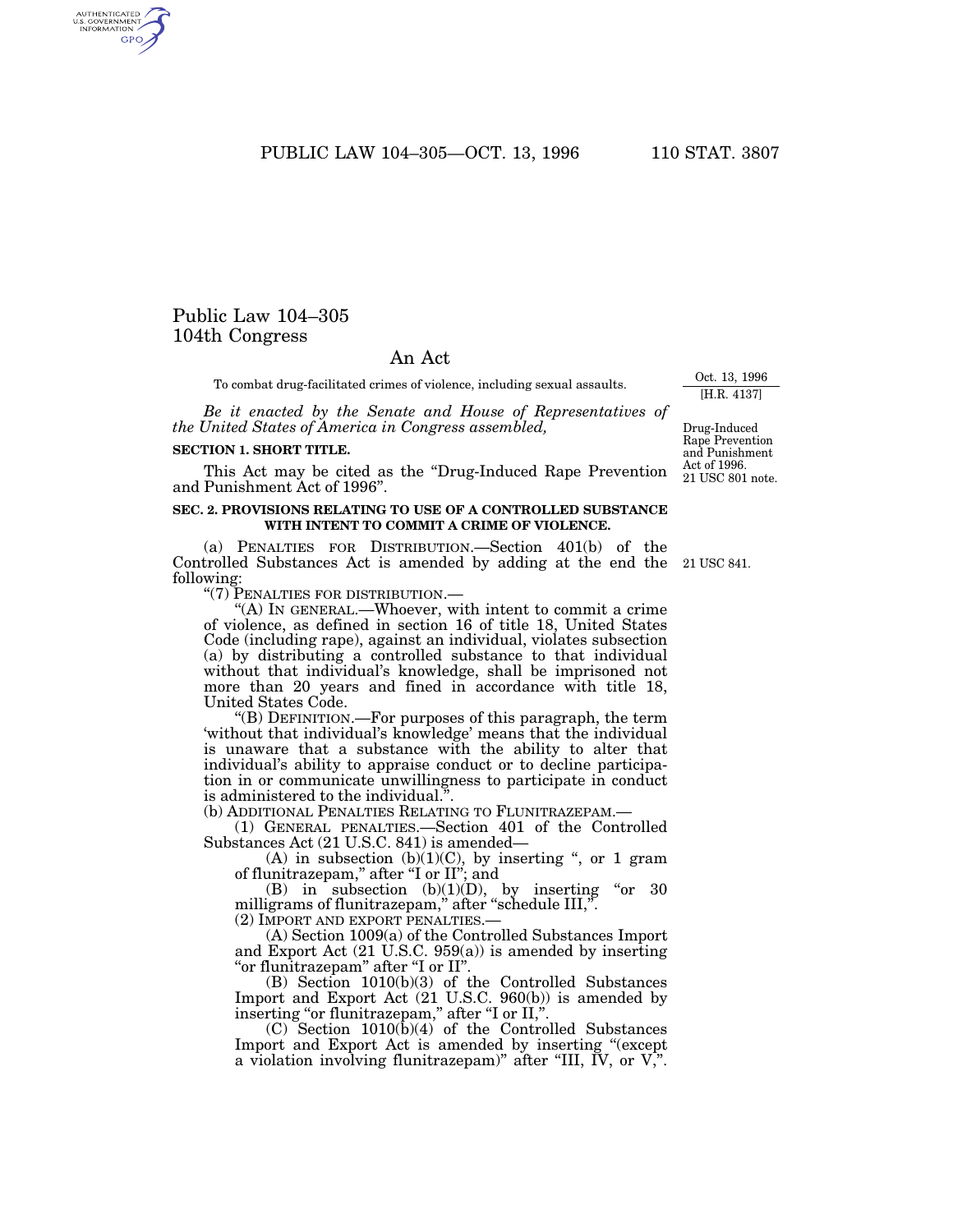28 USC 994 note.

(3) SENTENCING GUIDELINES.— (A) AMENDMENT OF SENTENCING GUIDELINES.—Pursuant to its authority under section 994 of title 28, United States Code, the United States Sentencing Commission shall review and amend, as appropriate, the sentencing guidelines for offenses involving flunitrazepam.<br>
(B) SUMMARY.—The United States Sentencing

 $(B)$  SUMMARY.—The United Commission shall submit to the Congress—

(i) a summary of its review under subparagraph  $(A)$ ; and

(ii) an explanation for any amendment to the sentencing guidelines made under subparagraph (A).

(C) SERIOUS NATURE OF OFFENSES.—In carrying out this paragraph, the United States Sentencing Commission shall ensure that the sentencing guidelines for offenses involving flunitrazepam reflect the serious nature of such offenses.

(c) INCREASED PENALTIES FOR UNLAWFUL SIMPLE POSSESSION OF FLUNITRAZEPAM.—Section 404(a) of the Controlled Substances Act (21 U.S.C. 844(a)) is amended by inserting after "exceeds 1 gram.'' the following: ''Notwithstanding any penalty provided in this subsection, any person convicted under this subsection for the possession of flunitrazepam shall be imprisoned for not more than 3 years, shall be fined as otherwise provided in this section, or both.''.

## **SEC. 3. STUDY ON RESCHEDULING FLUNITRAZEPAM.**

(a) STUDY.—The Administrator of the Drug Enforcement Administration shall, in consultation with other Federal and State agencies, as appropriate, conduct a study on the appropriateness and desirability of rescheduling flunitrazepam as a Schedule I controlled substance under the Controlled Substances Act (21 U.S.C. 801 et seq.).

(b) REPORT.—Not later than 180 days after the date of the enactment of this Act, the Administrator shall submit to the Committees on the Judiciary of the House of Representatives and the Senate the results of the study conducted under subsection (a), together with any recommendations regarding rescheduling of flunitrazepam as a Schedule I controlled substance under the Controlled Substances Act (21 U.S.C. 801 et seq.).